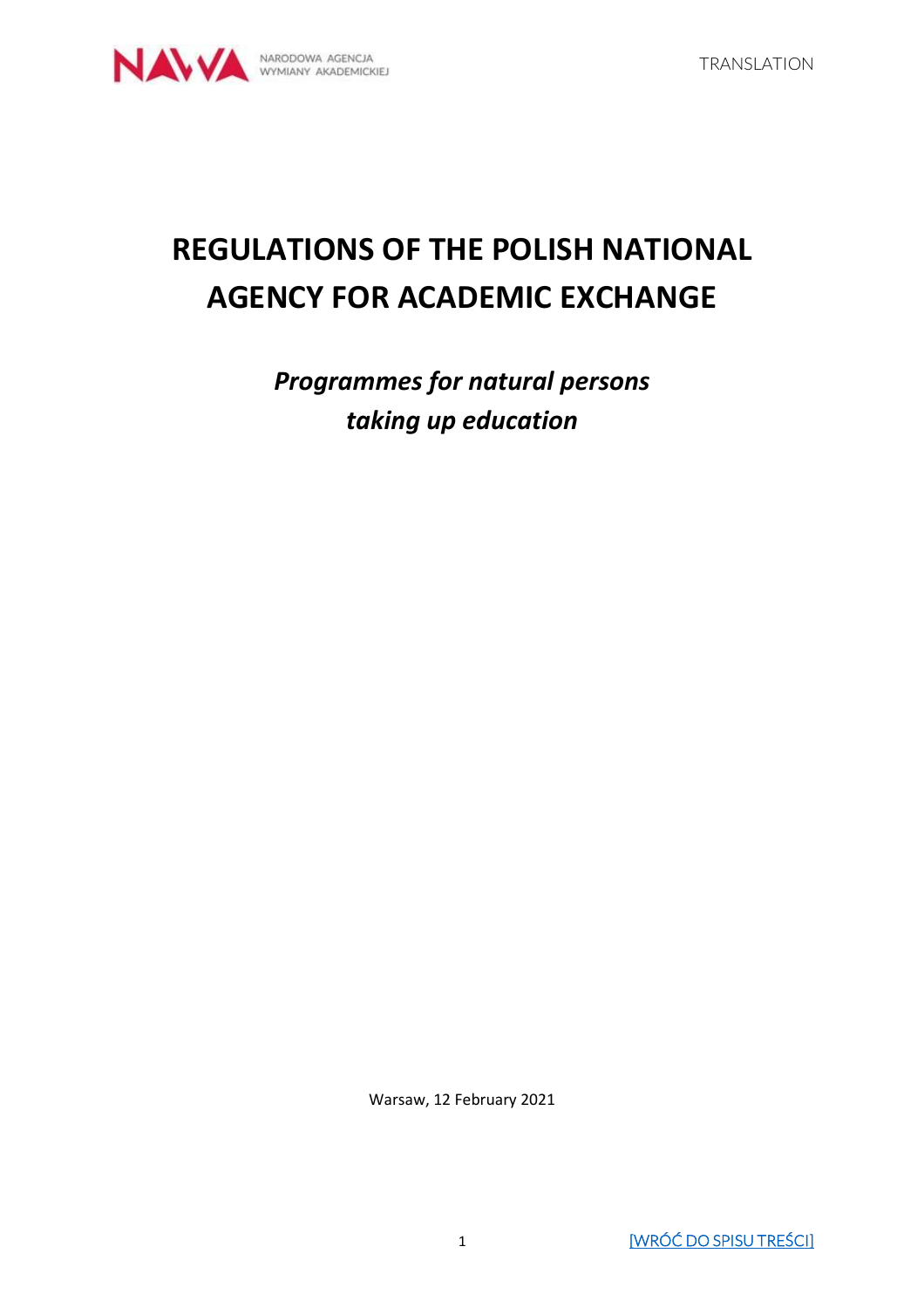

# <span id="page-1-0"></span>TABLE OF CONTENTS

| $\overline{a}$ |                                                                    |                                                                     |  |  |  |
|----------------|--------------------------------------------------------------------|---------------------------------------------------------------------|--|--|--|
| $\prod$        |                                                                    |                                                                     |  |  |  |
|                | $\mathcal{1}$ .                                                    |                                                                     |  |  |  |
|                | 2.                                                                 |                                                                     |  |  |  |
| III.           | SUBMISSION OF THE APPLICATION FOR GRANTING FUNDS AND CONCLUSION OF |                                                                     |  |  |  |
|                |                                                                    |                                                                     |  |  |  |
|                | 1.                                                                 |                                                                     |  |  |  |
|                | 2.                                                                 |                                                                     |  |  |  |
|                | 3.                                                                 |                                                                     |  |  |  |
|                | $\overline{4}$ .                                                   |                                                                     |  |  |  |
|                | 5.                                                                 |                                                                     |  |  |  |
|                | 6.                                                                 |                                                                     |  |  |  |
|                | 7.                                                                 |                                                                     |  |  |  |
| IV.            | PROCEDURE OF CONCLUSION OF THE AGREEMENT WITH THE SCHOLARSHIP      |                                                                     |  |  |  |
|                |                                                                    |                                                                     |  |  |  |
| V.             |                                                                    | PAYMENT RULES, RIGHTS AND OBLIGATIONS OF THE SCHOLARSHIP HOLDER AND |  |  |  |
|                | 1.                                                                 |                                                                     |  |  |  |
|                | 2.                                                                 |                                                                     |  |  |  |
|                | 3.                                                                 |                                                                     |  |  |  |
| VI.            |                                                                    |                                                                     |  |  |  |
| VII.           |                                                                    |                                                                     |  |  |  |
| VIII.          |                                                                    |                                                                     |  |  |  |
| IX.            |                                                                    |                                                                     |  |  |  |
| Х.             |                                                                    |                                                                     |  |  |  |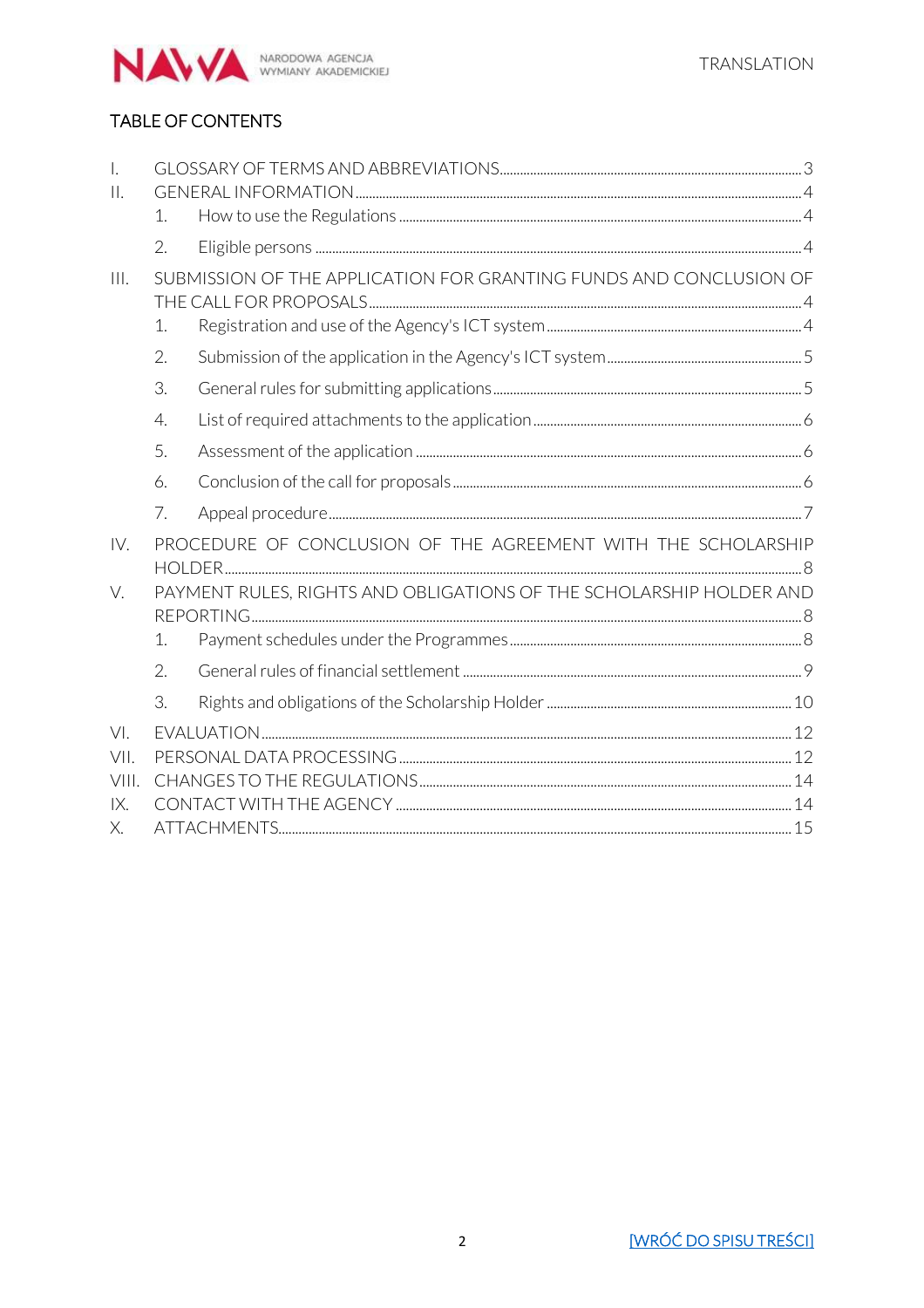

#### <span id="page-2-0"></span>**I. GLOSSARY OF TERMS AND ABBREVIATIONS**

- 1) **Agency -** the Polish National Agency for Academic Exchange;
- 2) **Director -** the Director of the Agency;
- 3) **Expert -** person who conducts substantive assessment of applications submitted under the call for proposals for participation in the Programme;
- 4) **Commission -** a team appointed by the Director to conduct substantive assessment within the scope indicated in the Announcement;
- 5) **Call for Proposals -** call for proposals for participation in the Programme;
- 6) **Announcement -** announcement of the call for proposals for participation in the Programme referred to in Art. 19 of PNAAE;
- 7) **Programme -** programme specified in the Announcement aimed at the implementation of the Agency's tasks;
- 8) **Regulations -** these Regulations for the Programmes for natural persons taking up education;
- 9) **System -** Agency's ICT system referred to in Art. 14 of PNAAE;
- 10) **Scholarship Holder -** person who has been awarded financing and with whom the Agreement has been concluded;
- 11) **Funds -** funds referred to in Art. 18 section 2 point 2 of PNAAE;
- 12) **University -** Polish research or academic centre in which the Scholarship Holder has taken up education;
- 13) **PNAAE -** the Act of 7 July 2017 on the Polish National Agency for Academic Exchange;
- 14) **HES -** the Act of 20 July 2018 on Higher Education and Science;
- 15) **PAS -** the Act of 30 April 2010 on the Polish Academy of Sciences;
- 16) **AR**  the Act of 9 November 2000 on Repatriation;
- 17) **Agreement -** agreement referred to in art. 26 of PNAAE;
- 18) **Application –** a form completed by the Applicant and submitted under the Call for Proposals via the Agency's ICT system;
- 19) **Applicant -** person who intends to submit or has submitted Application under the Call for Proposals;
- 20) **Evaluation Team -** team appointed by the Director to conduct substantive assessment of applications within the scope indicated in the Announcement.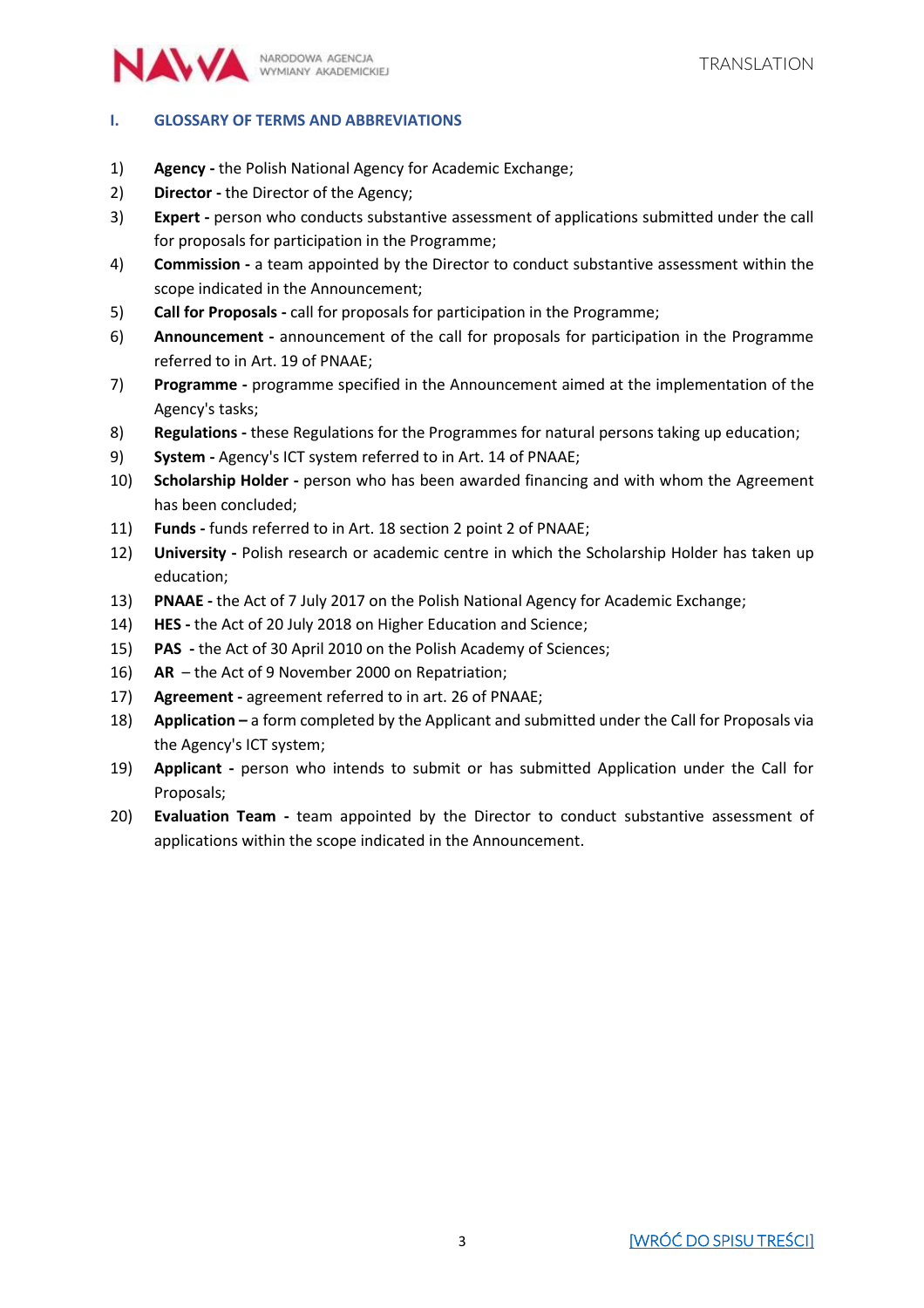

#### <span id="page-3-0"></span>**II. GENERAL INFORMATION**

#### <span id="page-3-1"></span>**1. How to use the Regulations**

These Regulations specify the terms of the Call for proposals for participation in programmes addressed to natural persons.

Part I of the Regulations - Glossary of terms and abbreviations - contains useful definitions and references to relevant laws.

Part II contains general information on Programmes for natural persons, including information on persons authorized to submit applications and information common to all Programmes addressed to natural persons.

Parts III – VIII, similarly as parts I and II, describe the principles common to all Programmes for natural persons.

When determining any deadlines related to project dates or to implementation of activities, the provisions of the Polish Civil Code regarding the calculation of deadlines, i.e. art. 110 et seq. shall apply.

Detailed information on the call for proposals, including the deadlines and allocation of funds for the call, shall be published in the Announcement.

#### <span id="page-3-2"></span>**2. Eligible persons**

The applicants may be natural persons who meet the requirements specified in the Announcement of the call for proposals for a given Programme, including:

- 1) students,
- 2) doctoral students,
- 3) participants of a preparatory courses for taking up education in Polish language,
- 4) persons who plan to take up education as students, doctoral students or participants of preparatory courses for taking up education in Polish language.

Detailed information on eligible Applicants under a given Programme can be found in the Announcement.

# <span id="page-3-3"></span>**III. SUBMISSION OF THE APPLICATION FOR GRANTING FUNDS AND CONCLUSION OF THE CALL FOR PROPOSALS**

#### <span id="page-3-4"></span>**1. Registration and use of the Agency's ICT system**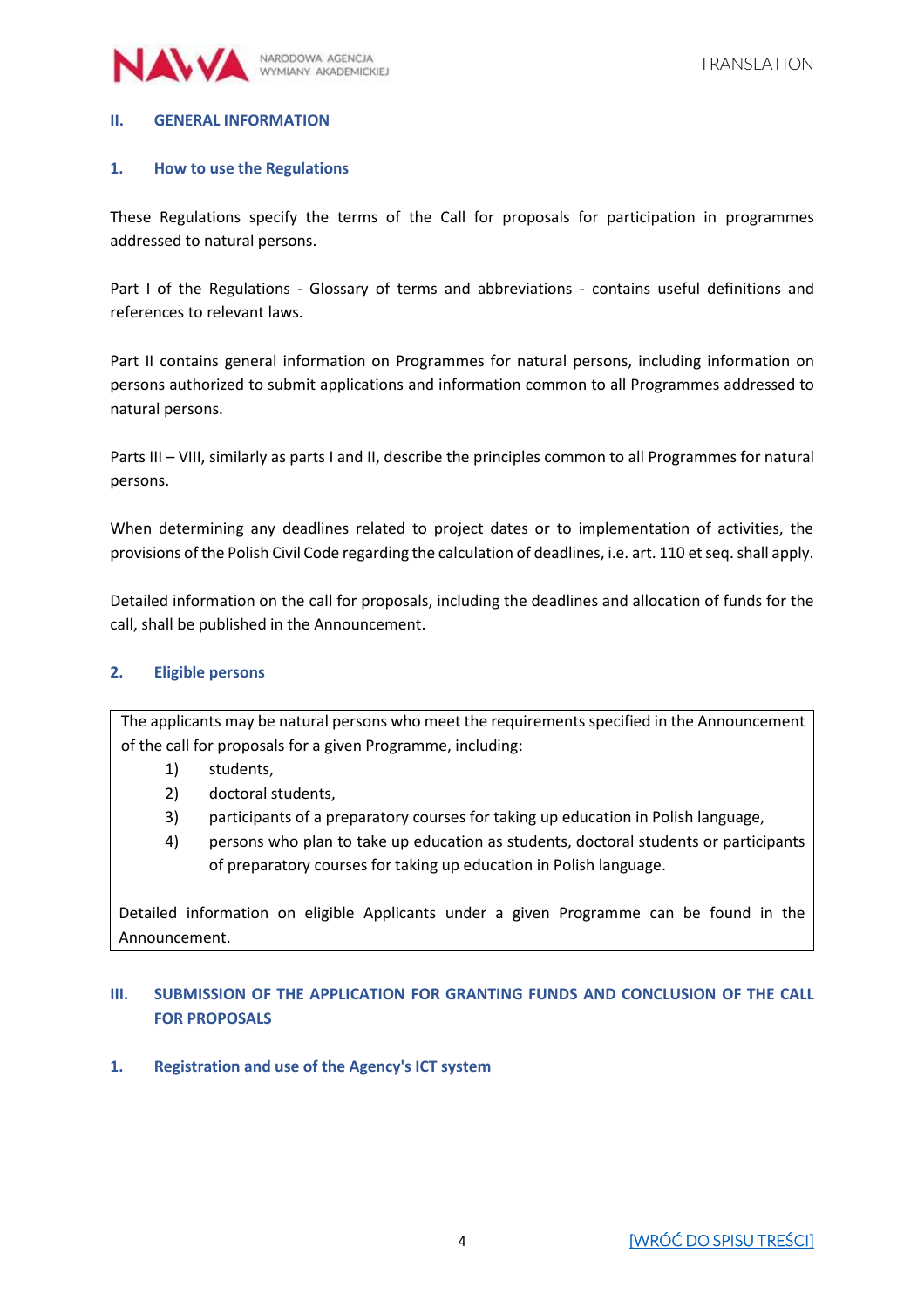

Pursuant to Art. 14. of PNAAE the Agency operates the System in which the data necessary for issuing decisions on granting funds under the Agency's Programmes are processed. The scope, rules and terms of using the System are described in "the Regulations of the use of the Agency's ICT system". 1

For contacts with the Applicant, correspondence shall be conducted via the System.

Failure to comply with the indicated form of communication may result in leaving the documents submitted by the Applicant with the use of other means of communication without consideration. The Applicant shall be obliged to regularly check correspondence in the System after submitting the Application.

# <span id="page-4-0"></span>**2. Submission of the application in the Agency's ICT system**

In order to participate in the call for proposals under the Programme one should:

- 1) register an account in the System available at: https://programs.nawa.gov.pl;
- 2) submit the Application with the necessary attachments via the System.<sup>2</sup>

It shall be the responsibility of the Applicant to check whether the operation of submitting the application has been completed correctly.

All letters shall be delivered to the Applicant in the form of an electronic document to the e-mail address provided in the application. The Applicant shall be obliged to notify the Agency of any changes of the e-mail address to which the correspondence regarding the application should be sent.

# <span id="page-4-1"></span>**3. General rules for submitting applications**

 $\overline{a}$ 

By submitting the application, the Applicant accepts the terms and rules specified in the Announcement as well as in the Regulations and in the attachments.

The Agency reserves the right to cancel the call for proposals, in particular in the event of introducing significant changes to the provisions of law affecting the conditions of conducting the call for proposals, occurrence of force majeure or in other justified cases.

All information necessary for the proper conduct of the call for proposals shall be published by the Agency at: www.nawa.gov.pl.

The applicant shall be obliged to correctly fill in the application in accordance with the guidelines contained in the System, which specify in detail the scope of information necessary to be presented in each of the required fields of the application. Information of substantive character entered into the Application by the Applicant has to be entered in the fields designated for this purpose.

<sup>&</sup>lt;sup>1</sup> Regulations are available at[: https://nawa.gov.pl/images/users/629/Regulamin\\_st\\_NAWA\\_wazny\\_od\\_09.08.2019.pdf](https://nawa.gov.pl/images/users/629/Regulamin_st_NAWA_wazny_od_09.08.2019.pdf)

<sup>&</sup>lt;sup>2</sup> The above mentioned requirement shall not apply to the Applicant submitting the Application under a bilateral cooperation between the Republic of Poland and the sending country, where the call for proposals under the Programme shall be conducted within the dates specified in the Announcement in writing, through foreign partner institutions in the sending countries, which indicate the Applicants on the terms and conditions specified in the Announcement.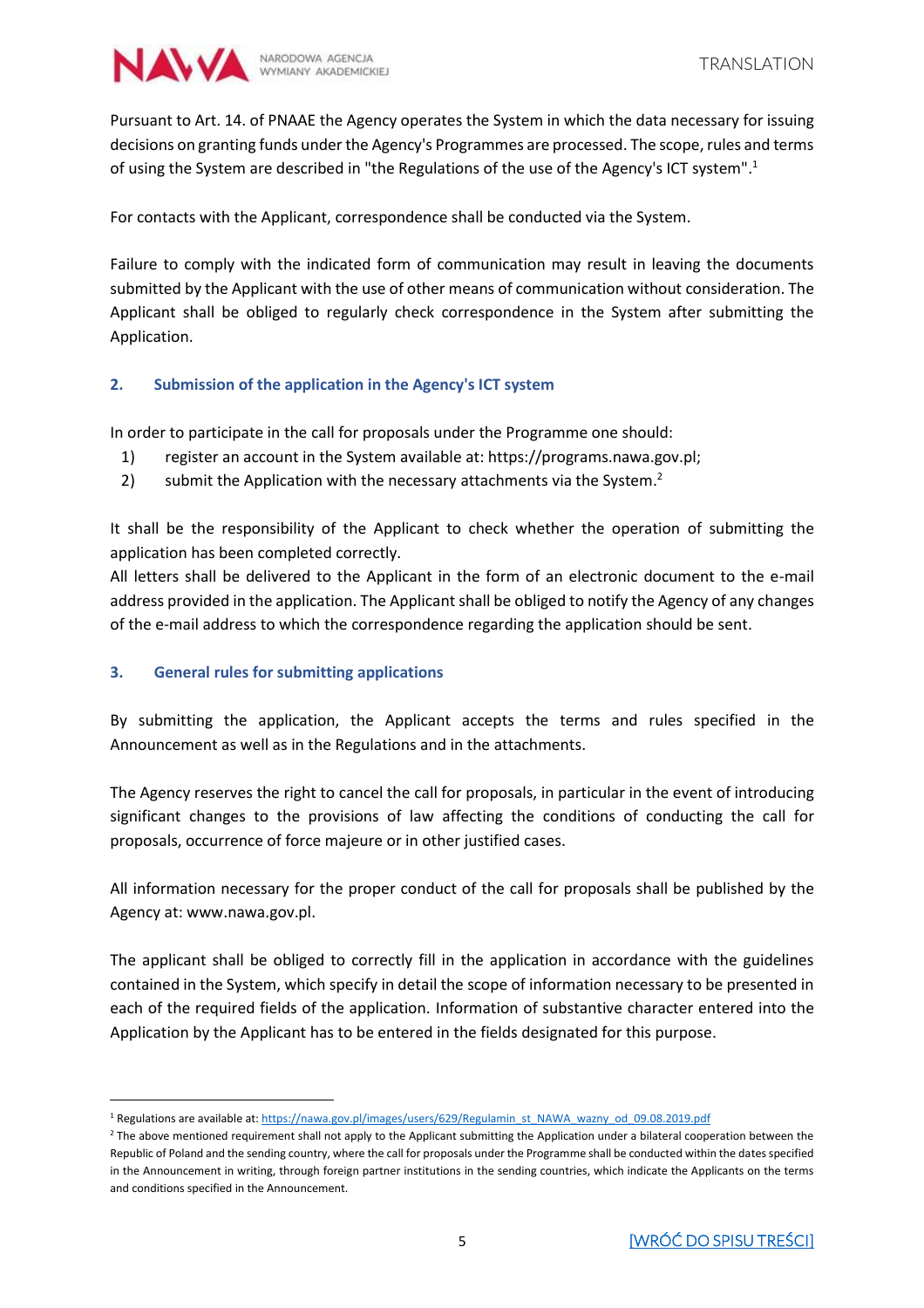

If the Applicant submits more applications than allowed by the rules of a given Programme (Announcement), only the last application submitted in the System within the time limit for submission shall be subject to assessment.

#### <span id="page-5-0"></span>**4. List of required attachments to the application**

The required information in this regard shall be specified in the Announcement.

#### <span id="page-5-1"></span>**5. Assessment of the application**

The rules for assessing applications shall be described for each Programme in the Announcement.

1. Formal assessment of the application

The purpose of the formal assessment is to verify the applications in terms of meeting the formal criteria indicated in the Announcement.

If necessary, the Agency may, once within a given scope, request the Applicant to provide additional documents or explanations. Information on the need to supplement/provide explanations to the application shall be sent by e-mail as a notification from the System to the Applicant's e-mail address.

Applications which do not meet the formal requirements set out in the Announcement shall not be considered.

2. Substantive assessment of the application (if applicable)

The purpose of the substantive assessment is to verify the applications in terms of meeting the quality criteria indicated in the Announcement.

Only applications which meet the formal criteria shall be submitted for substantive assessment.

The components and criteria of the assessment shall be specified in the Announcement. The substantive assessment shall be conducted on the basis of the criteria specific to a given Programme, described in the Announcement.

The names and surnames of External Experts who carry out substantive assessment under the Programme shall not be made available. The Agency shall publish annually the alphabetical list of External Experts participating in the assessment of applications in a given calendar year, jointly for all Programmes.

#### <span id="page-5-2"></span>**6. Conclusion of the call for proposals**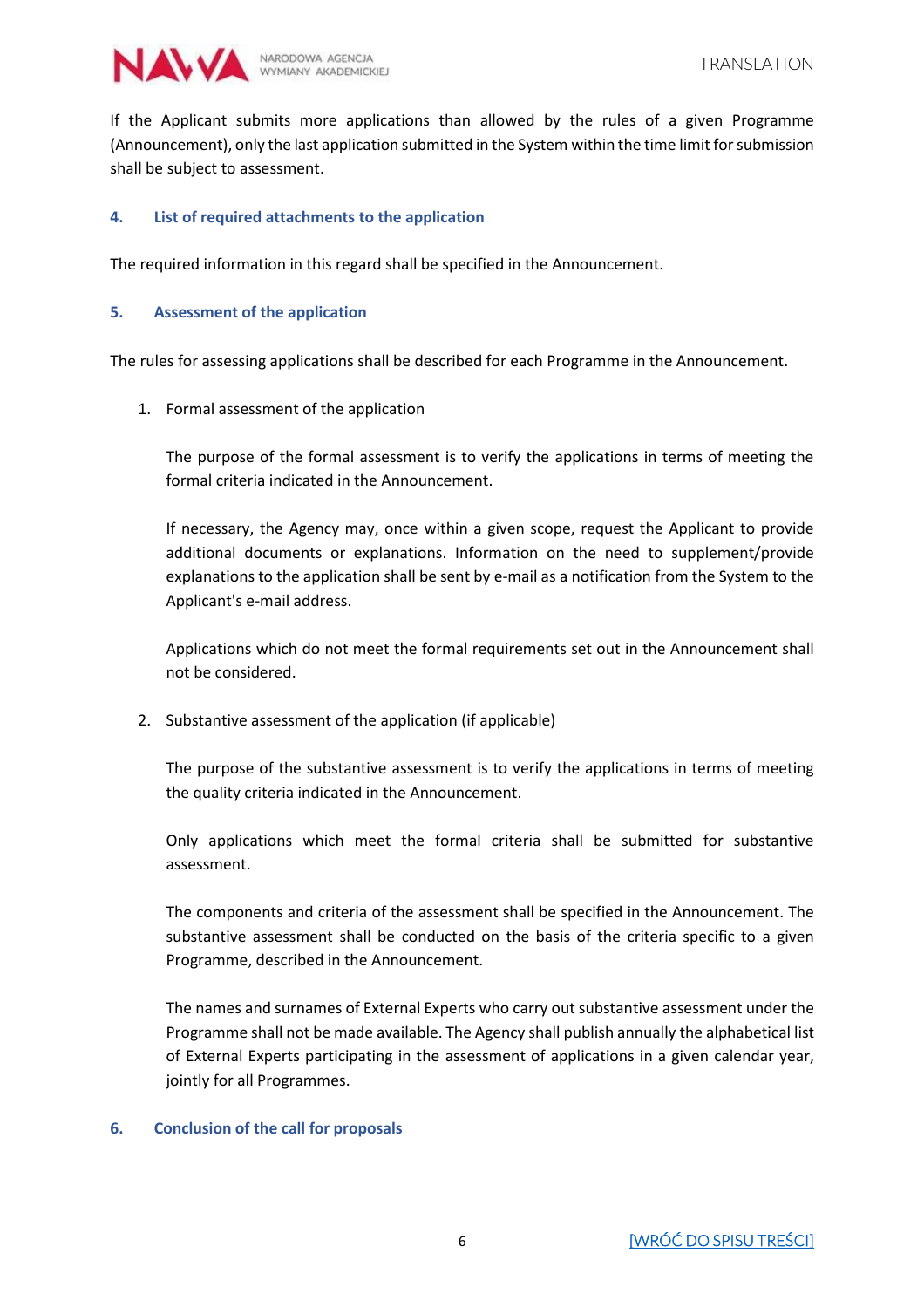

As a result of the substantive assessment, the list of applications recommended for financing shall be prepared.

The Director shall make the decision granting or refusing to grant funds under the Programme, taking into account the list of applications recommended for funding, the objective of the Programme and the effective use of funds allocated for its implementation.

The decision to grant or to refuse granting funds under the Programme shall be sent to the Applicant in the System. The decisions of the Director of the Agency shall be delivered to the Applicant in the form of electronic document to the e-mail address provided in the application. The decisions of the Director of the Agency shall be signed with a qualified electronic signature.

The list of the Scholarship Holders, including their names and surnames, shall be published on the Agency's proprietary site in the Public Information Bulletin (BIP).

# <span id="page-6-0"></span>**7. Appeal procedure**

In the event of any formal violations in the allocation of funds, the Applicant may request the Director of the Agency to reconsider the case.

The request for reconsideration of the case may include reservations only as to formal issues in the process of granting funds, and not to the merits of the substantive assessment.

The request for reconsideration of the case should be submitted to the Director of the Agency within 14 days from the date of receipt of the decision, in writing to the following address:

Narodowa Agencja Wymiany Akademickiej ul. Polna 40 00-635 Warszawa

or electronically to the Agency's Incoming Mailbox in the form of an electronic document bearing a qualified electronic signature (a trusted signature, a personal signature or a signature authenticated in a manner ensuring the possibility of confirming the origin and integrity of the verified data in electronic form).

The applicant may submit a complaint to the Provincial Administrative Court in Warsaw, to the following address:

Wojewódzki Sąd Administracyjny w Warszawie ul. Jasna 2/4 00-013 Warszawa.

The complaint shall be lodged via the Director of the Polish National Agency for Academic Exchange within 30 days from the date of delivery of the above-mentioned decision or ruling.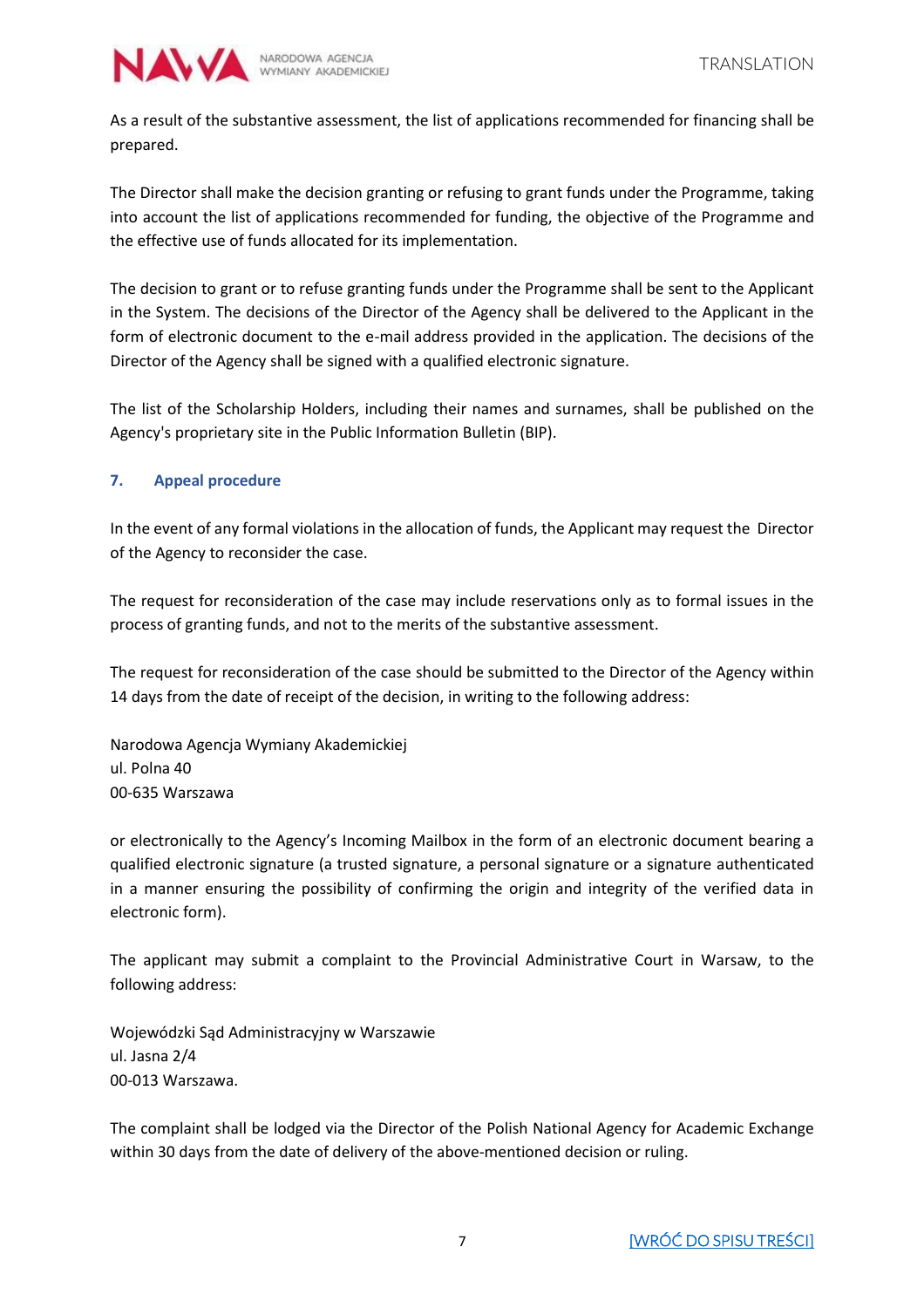

#### <span id="page-7-0"></span>**IV. PROCEDURE OF CONCLUSION OF THE AGREEMENT WITH THE SCHOLARSHIP HOLDER**

In the decision granting funds, the Agency shall specify the activities to be performed by the Applicant and the deadline for their performance.

Conclusion of the agreement with the Applicant shall takes place on the basis of the decision of the Director of the Agency granting funds under the Programme, after the successful completion of the application assessment procedure.

The model Agreement constitutes an attachment to the Regulations.

The Agreement shall be made available to the Scholarship Holder in the System, of which the Scholarship Holder shall be informed in an e-mail sent to the e-mail address provided during registration in the System.

After receiving information that the Agreement has been made available, the obligations of the Scholarship Holder shall include:

- 1) supplementing and checking the correctness of the data contained in the Agreement, including address and bank details (if applicable), and in the event of any irregularities, reporting them to the Agency;
- 2) accepting the Agreement.

If the Applicant selected in the call for proposals fails to sign the Agreement with the Agency within the deadline, financing may be awarded to another Applicant who has received a positive substantive assessment.

Termination of the Agreement may take place in justified cases upon the parties' agreement or in cases specified in the financial agreement, including in the case of gross failure to comply with the provisions of the Agreement, ignoring signals calling for improvement of activities sent by the Agency, placing by the Scholarship Holder false information in the application in the call for proposals under the Programme, of which the Agency learns during the term of the Agreement and in the case of the Scholarship Holder's behaviour which goes beyond the legal or cultural norms of a given country.

#### <span id="page-7-1"></span>**V. PAYMENT RULES, RIGHTS AND OBLIGATIONS OF THE SCHOLARSHIP HOLDER AND REPORTING**

#### <span id="page-7-2"></span>**1. Payment schedules under the Programmes**

- 1. Funds shall be disbursed in the manner and on the terms specified in the Announcement.
- 2. The funds shall be granted for the period of the studies or the preparatory course indicated in the Announcement of the call for proposals under the Programme (i.e. for partial studies, for the duration of the preparatory course or the period of studies, i.e. for the number of semesters provided for in the studies' regulations) and in the amount specified in the Announcement.
- 3. Payment of funds shall be made on a monthly basis, with the proviso that the payment may be made no later than on 31 December of a given year, with compensation back from the first month in which the Scholarship Holder began education at the University.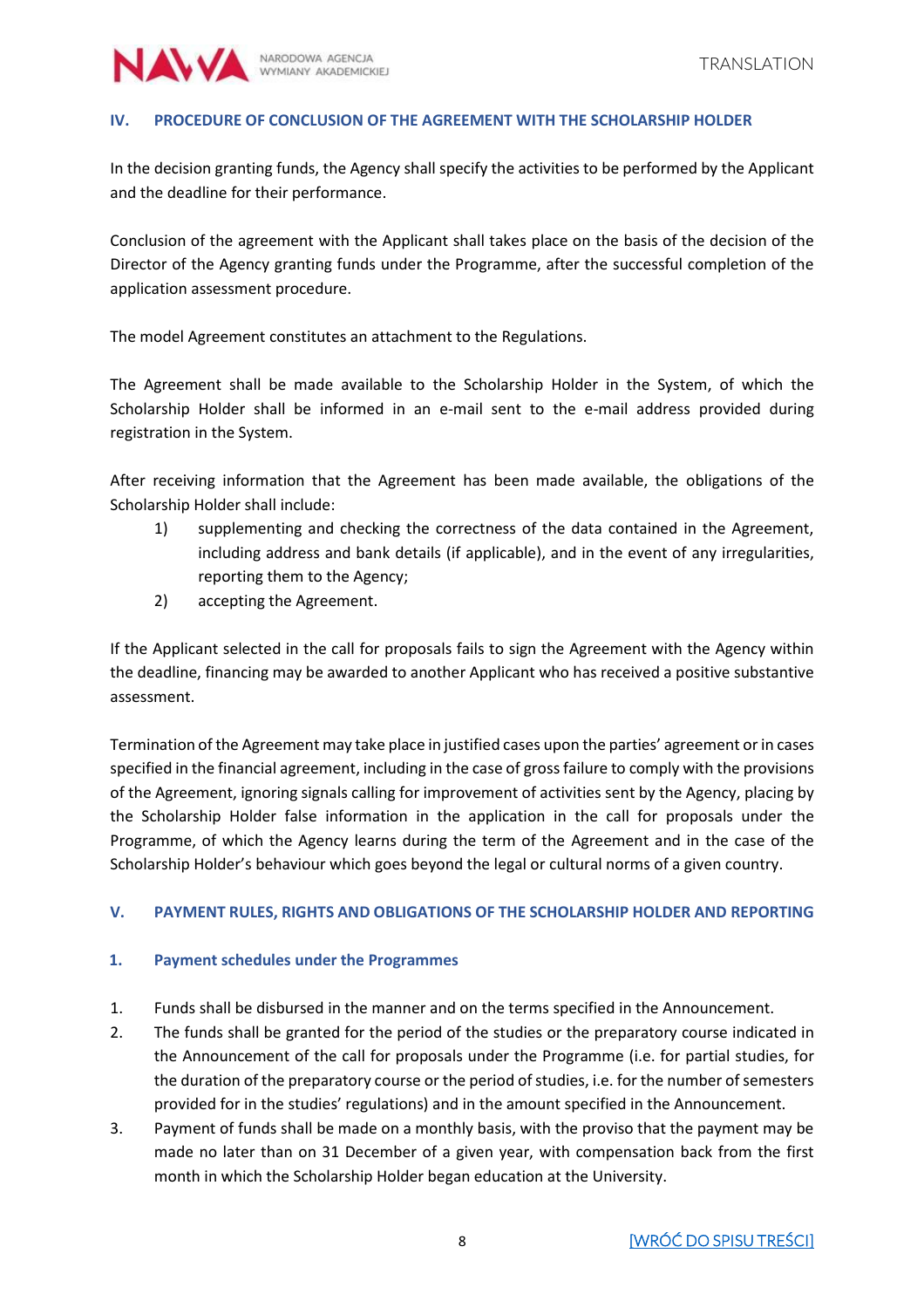

- 4. Upon a justified request of a person with documented disability, the Director of the Agency may waive chosen programme rules with regard to such person, if compliance with such rules would be excessively difficult due to the type of the disability, and the deviation from a given rule shall contribute to ensuring for such person equal conditions for participation in the call for proposals or implementation of the Programme, as compared to other Programme beneficiaries.
- 5. Payment of funds shall be suspended if the Scholarship Holder:
	- 1) repeats a semester or a year of the preparatory course or studies,
	- 2) is on a student leave (or a justified break of a similar nature),
	- 3) stays outside the territory of the Republic of Poland continuously for more than 30 days, with the exception of being delegated on a trip by the university, e.g. under the EU Erasmus + programme.

Payment of funds may also be suspended in the circumstances specified in section 6 points 8- 11 or in the case of administrative proceedings being held against the Scholarship Holder regarding his/her removal from the list of students.

After the reason for suspending the scholarship ceases to exist, the Scholarship Holder shall inform the Agency about this fact through the University.

- 6. The scholarship may be withdrawn and the agreement with the Scholarship Holder may be terminated if the Scholarship Holder:
	- 1) has not taken up a given form of education;
	- 2) has failed the preparatory course;
	- 3) repeats a semester or a year of the studies more than once;
	- 4) has been removed from the list of participants of the preparatory course by the centre conducting the course or from the list of students by the University;
	- 5) has provided false information on the basis of which he/she was granted financing;
	- 6) has obtained Polish citizenship during the educational cycle;
	- 7) has been disciplinarily punished or convicted by a final court judgment for an offense committed intentionally or an intentional fiscal offense;
	- 8) is staying on the territory of the Republic of Poland illegally or has not presented a document confirming the legalization of his/her stay on the territory of the Republic of Poland at the request of the Agency or the University;
	- 9) does not have health insurance or has not presented relevant document at the request of the Agency or the University;
	- 10) has not submitted or corrected the report,
	- 11) has breached material provisions of these Regulations, of the Announcement or the agreement other than those mentioned above.
- 7. If the scholarship is withdrawn due to the Scholarship Holder repeating more than once a year or a semester, it shall be the responsibility of the University to define the financial conditions for his/her admission to the continuation of the preparatory course or studies. The Scholarship Holder may continue education on the terms providing for the lack of tuition fees and without the scholarship, if the University agrees to it.

# <span id="page-8-0"></span>**2. General rules of financial settlement**

The Scholarship Holder shall be responsible for the timely settlement of his/her educational course by submitting reports and other documents indicated in the Announcement to the Agency.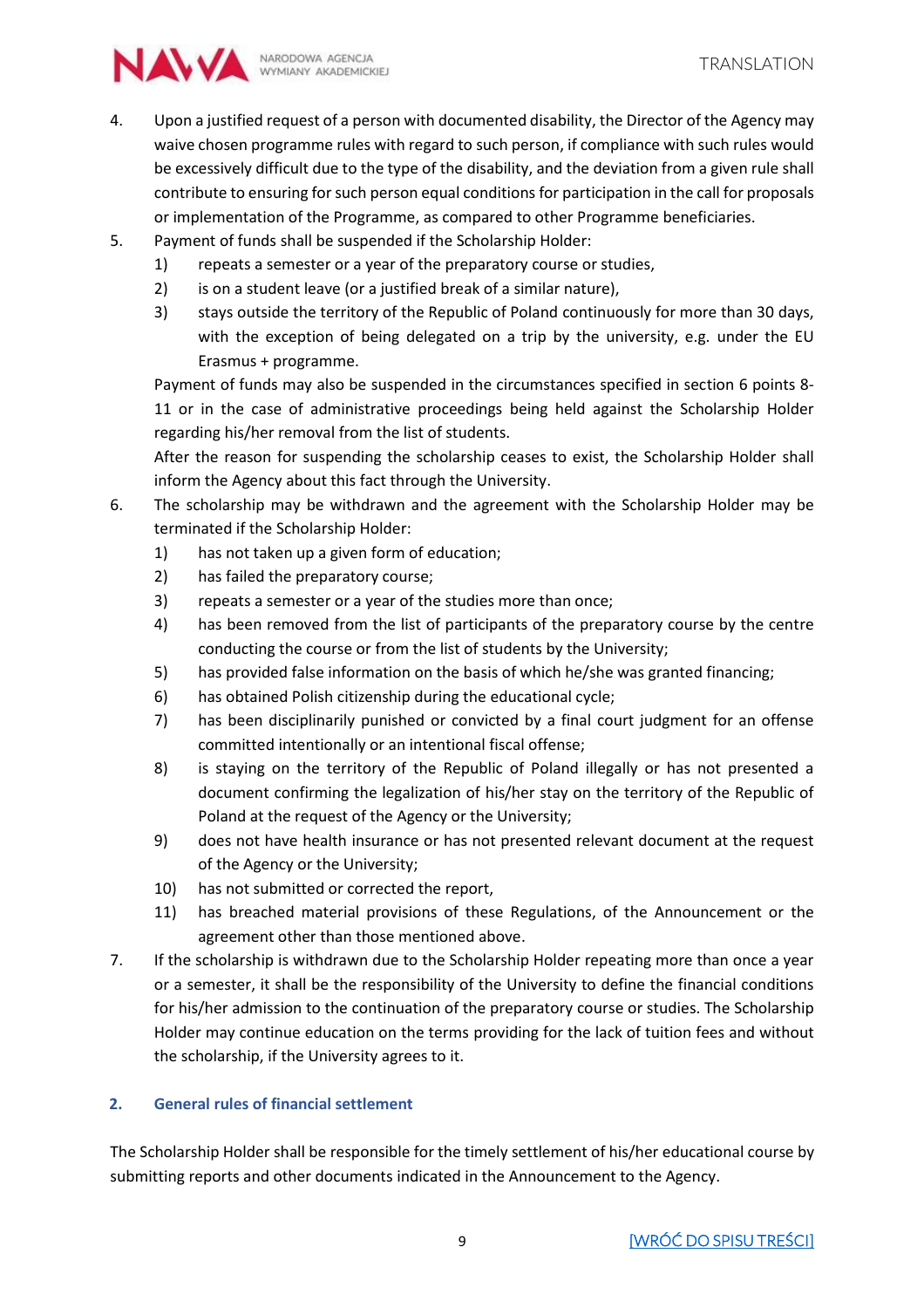

Reports shall be submitted electronically via the System using electronic forms prepared and made available by the Agency, unless the Agency indicates another form of submitting the report.

Reports shall be submitted on the terms and conditions specified in the Announcement.

A correctly prepared report shall be subject to verification and approval in terms of its compliance with the Announcement and the agreement. The Agency may decide to subject the report to Experts' assessment.

In the event of submitting an incorrectly prepared report or submitting an incomplete report, the Scholarship Holder shall be obliged to correct or complete the report within 14 days from the date of receiving information in the System about the need to correct or complete the report. In this case, the lapse of the time limit for its assessment shall be suspended.

Failure to submit the report within the indicated deadline or failure to complete or correct it within the indicated deadline may constitute grounds for suspending the payment of funds as well as may constitute the basis for requesting the Scholarship Holder to return the received funds.

The Scholarship Holder may not receive other scholarships related to the implementation of a given form of education<sup>3</sup> during the term of the agreement, except for the benefits referred to in HES and related to the implementation of the EU Erasmus + programme.

# <span id="page-9-0"></span>**3. Rights and obligations of the Scholarship Holder**

The Scholarship Holder undertakes in particular to:

- 1) provide the Agency with a certificate issued by the university confirming admission to the studies in a given field and with the indication of the period of studies implementation, within 14 days from the date of admission to the studies (if applicable);
- 2) submit the decision of the Director of the Agency to the University within 30 days from the date of its delivery to the Applicant (if applicable);
- 3) legalize his/her stay in the Republic of Poland and present, at the request of the Agency or the University, a document confirming the legalization of stay in the territory of the Republic of Poland;
- 4) regularly attend classes provided for in the curriculum of the preparatory course or the studies;
- 5) comply with the provisions of these Regulations, the Announcement and the Agreement as well as the rules for the implementation of the preparatory course or studies in accordance with the provisions in force at the University conducting the course or the studies;
- 6) timely submit reports;

 $\overline{a}$ 

- 7) participate in events organized by the Agency;
- 8) possess health insurance, i.e.:

<sup>&</sup>lt;sup>3</sup> Studies, education in doctoral schools, postgraduate studies, specialist education and other forms of education.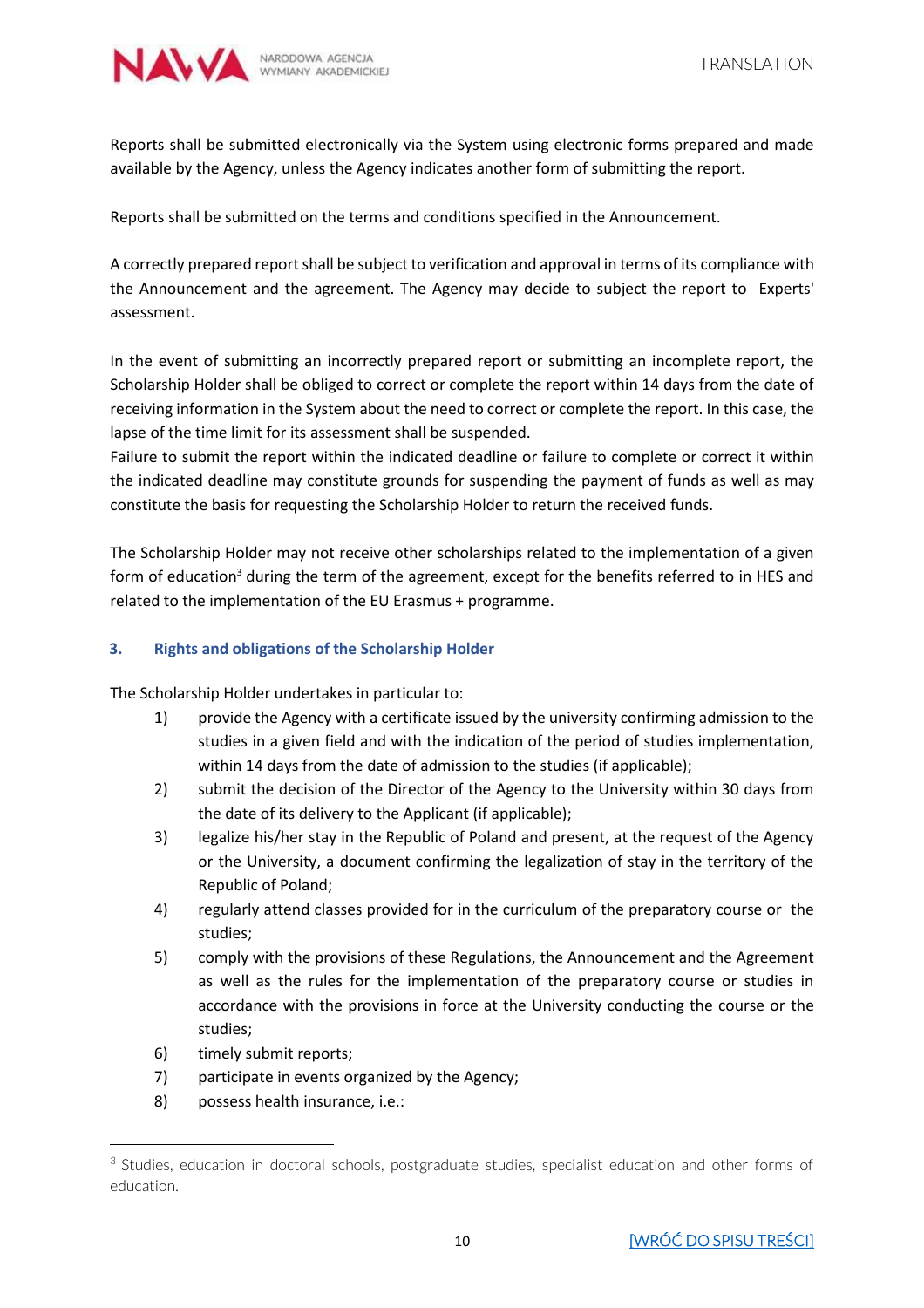

- a) health insurance policy or the European Health Insurance Card for a given academic year, or
- b) universal health insurance within the meaning of the provisions of the Act of 27 August 2004 on Health Care Services Financed from Public Funds, or
- c) confirmation that the insurer covers the costs of treatment in the territory of the Republic of Poland,

and present, at the request of the Agency or the University, a document confirming the possession of the insurance;

- 9) inform the Agency about any occurrences and situations which may affect the implementation of the Programme by the Scholarship Holder, including, inter alia, obtaining a student leave.
- 2. Scholarship Holders applying for the full cycle of education shall be additionally required to:
	- 1) select studies and participate in the recruitment for the studies at the selected university;
	- 2) get acquainted with the rules and schedule of the recruitment for the studies in force at the university of his/her choice and in the field of study of his/her choice, in particular checking if there are any additional examinations. The full list of universities, fields of study, levels and forms of education and obtained

professional titles is available in the Pol-on system at: www.polon.nauka.gov.pl. Information on the fields of study (offered by Polish universities) is available at: www.wybierzstudia.nauka.gov.pl;

3) check whether the universities operate the system of electronic registration of candidates. Applicants for studies under the Programme should register in the university's internet systems within the time limits required by the university on the terms provided for foreigners as well as on the terms of the scholarship of the NAWA Director(Scholarship Holders attending a preparatory course should take part in recruitment for studies at a selected university during the course).

In addition, the Agency informs that

- 4) Decisions on admitting candidates to studies shall be made by the Universities;
- 5) Non-public universities shall define the financial terms of education;
- 6) The Agency shall not refund registration fees.
- 3. The Scholarship Holder has the right to:
	- 1) receiving a scholarship in accordance with the Announcement;
	- 2) change the field of study;
	- 3) change the university where the Scholarship Holder plans to start studies or is studying.

| Before starting the studies                      | After starting the studies                                                                                   |
|--------------------------------------------------|--------------------------------------------------------------------------------------------------------------|
|                                                  | Change of the field $\vert$ The change is allowed, provided $\vert$ The applicant shall be obliged to obtain |
|                                                  | of studies, referred   that the chosen field of study   the Agency's approval to change the                  |
|                                                  | to in section 3 point   meets the criteria indicated in the   field of study, unless the Announcement        |
| Announcement of the call for   states otherwise. |                                                                                                              |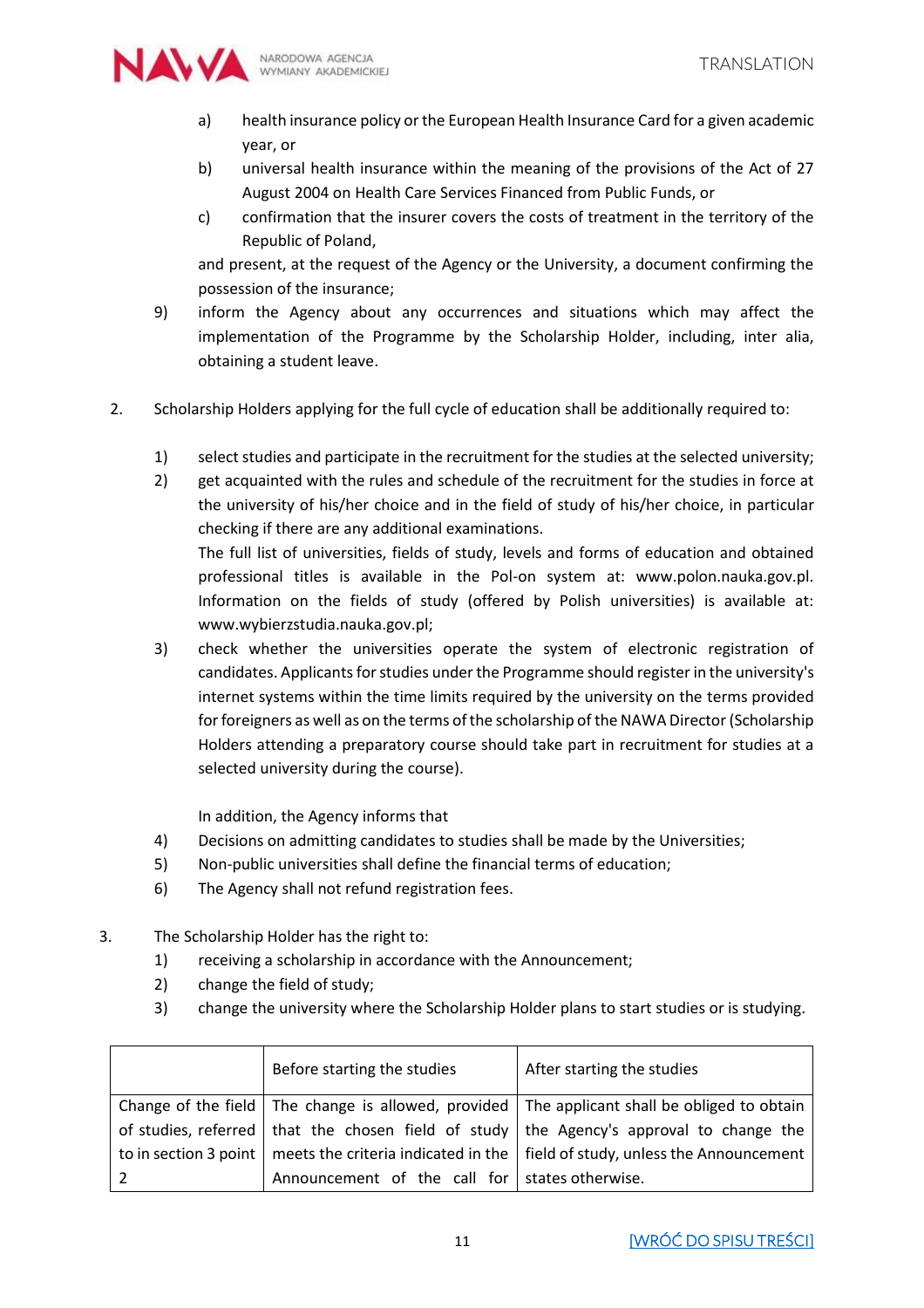

|                                                                          | proposals under the Programme.<br>The change shall not require the                                                                                                                                                                       |                                                                                                                                                           |
|--------------------------------------------------------------------------|------------------------------------------------------------------------------------------------------------------------------------------------------------------------------------------------------------------------------------------|-----------------------------------------------------------------------------------------------------------------------------------------------------------|
|                                                                          | Agency's approval.                                                                                                                                                                                                                       |                                                                                                                                                           |
| Change<br>the<br>0f<br>university referred<br>to in section 3 point<br>3 | The change is allowed as long as<br>the selected university meets the<br>criteria<br>the<br>set<br>out<br>in<br>Announcement of the call for<br>proposals under the Programme.<br>The change shall not require the<br>Agency's approval. | The applicant shall be obliged to obtain<br>the approval of the Agency to change<br>university,<br>the<br>the<br>unless<br>Announcement states otherwise. |

Decisions on the possibility of changing the university or the field of study outside relevant field of science shall be made by the Director, who may refer to the opinion of the Evaluation Team.

# <span id="page-11-0"></span>**VI. EVALUATION**

The Scholarship Holder shall be obliged to participate in the Programme evaluation conducted by the Agency. Participation in the evaluation shall include:

- 1) filling in the evaluation questionnaire by the Scholarship Holder regarding his/her stay at the studies under the Programme within the time limit applicable to the report for the last reporting period;
- 2) if the Scholarship Holder participates in the annual preparatory course: filling in the evaluation questionnaire by the Scholarship Holder regarding the completed course within 30 days from the end of the participation in the course;
- 3) participation in separate evaluation studies conducted by the Agency or with its consent in the period from the date of signing the Agreement until 5 years after the end of the agreement implementation.

Evaluation questionnaires mentioned in point 1 and 2 above, shall be made available to the Scholarship Holder by the Agency online, outside the System; information about the questionnaire together with the link to it shall be sent by e-mail from the address[: ewaluacja@nawa.gov.pl](mailto:ewaluacja@nawa.gov.pl) to the e-mail address of the Scholarship Holder.

The Scholarship Holder shall be also obliged to participate in evaluation studies conducted by the Ministry of Education and Science or by the Ministry of Foreign Affairs on the terms specified by the entity conducting the study in the period from the date of signing the Agreement until 5 years after the end of the Programme implementation.

# <span id="page-11-1"></span>**VII. PERSONAL DATA PROCESSING**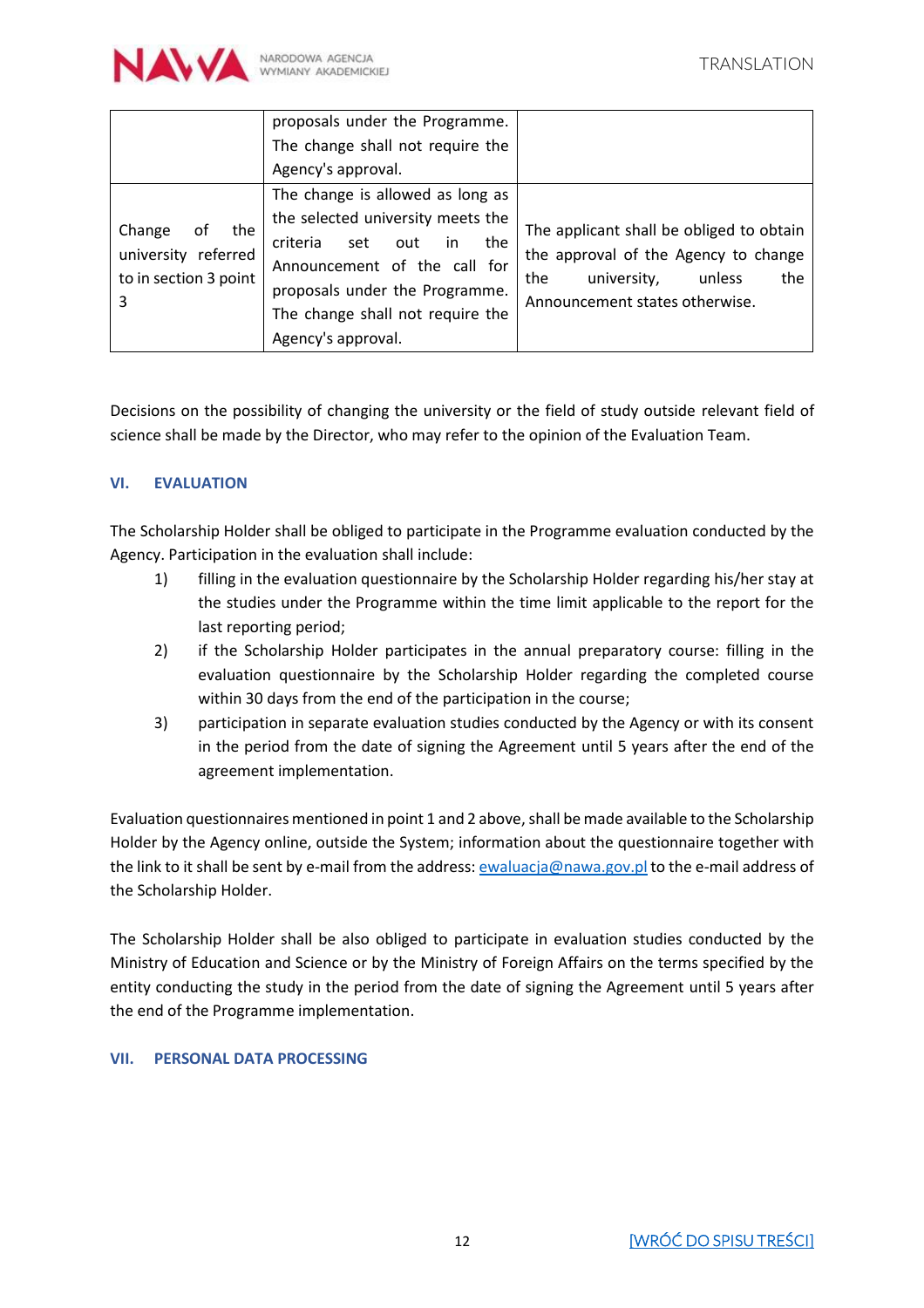![](_page_12_Picture_0.jpeg)

The Controller of personal data (within the meaning of the General Data Protection Regulation) of Experts, Guardians, Scholarship Holders, Applicants, University representatives and other persons involved in the implementation of the Programme shall be the Agency.<sup>4</sup>

The data shall be used for the following purposes:

- 1) implementation of the Programme (legal basis Article 6 (1) (e) of GDPR) "tasks carried out in the public interest");
- 2) implementation of agreements concluded as part of the Programme (legal basis Article 6 (1) (b) of GDPR - "performance of agreement";
- 3) fulfilment of the Agency's legal obligations related to the Programme, e.g. keeping accounting records (legal basis - Article 6 (1) (c) of GDPR) - "legal obligation";
- 4) investigation or defence against possible claims related to the Programme or in connection with the need to prove certain facts which are of significant importance to the Agency in this regard (legal basis - Article 6 (1)(f) of GDPR) - "legitimate interest"; deadlines for pursuing claims under the agreement are specified in detail in the Polish Civil Code,
- 5) carrying out promotional activities under the Programme (legal basis Article 6 (1) (f) of GDPR) - "legitimate interest".

The provision of the data shall be voluntary, but necessary for participation in the Programme and in the implementation of other Agency's objectives. Refusal to provide the data may result in the inability to participate in the Programme and the inability to implement other above-mentioned objectives of the Agency. The data shall not be used to make decisions based solely on the automated processing of personal data, including profiling within the meaning of art. 22 of GDPR.

The data shall be used for the period necessary to implement the above-mentioned purposes, i.e. in particular:

- 1) for the duration of the Programme,
- 2) for the period of considering the applications or until they are removed from the System by the persons submitting the application (data of persons whose applications were not approved for financing),
- 3) for the period resulting from legal provisions (data which the Agency has to store in accordance with the applicable provisions of law, e.g. accounting data),
- 4) for the period of making any other necessary settlements (data of all persons involved in the implementation of the Programme),
- 5) for the period of implementing promotional activities under the Programme.

The data subject may submit a request to the Agency for:

 $\overline{a}$ 

- 1) access to his/her personal data (information on personal data being processed and a copy of the data),
- 2) rectification of his/her data (if they are incorrect) and data transfer (in cases specified in GDPR),
- 3) deletion or limitation of the processing of his/her personal data

<sup>4</sup> Within the scope referred to in Art. 14 of PNAAE, the Controller shall be the Director.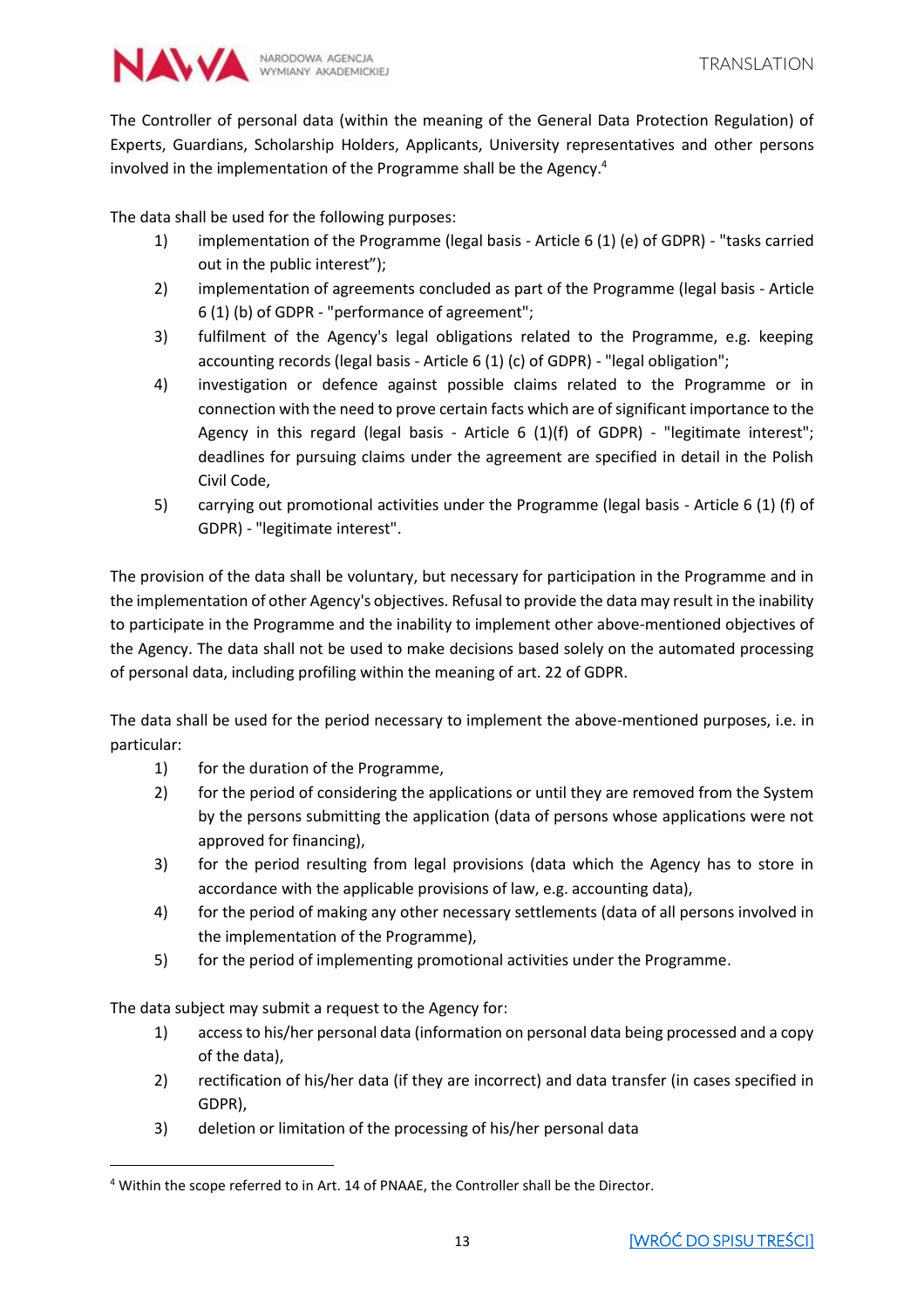![](_page_13_Picture_0.jpeg)

– on the terms set out in GDPR.

Regardless of the rights listed above, the data subject may object to the processing of his/her data at any time, if the legal basis for the use of data constitute:

- 1) legitimate interest (Article 6 (1) (f) of GDPR) or
- 2) tasks carried out in the public interest (Article 6 (1) (e) of GDPR).

The data subject shall also have the right to lodge a complaint with the Head of the Personal Data Protection Office, if it is found that the processing of personal data violates the law.

Subject to all data security guarantees, the data may be transferred - apart from persons authorized by the Controller - to other entities, including:

- 1) entities involved in the implementation of the Programme,
- 2) entities authorized to receive it in accordance with the provisions of law,
- 3) entities processing it on behalf of the Agency (e.g. technical services providers and advisory services providers) and
- 4) other controllers (e.g. notary or legal offices).

In the case of transferring personal data outside the European Economic Area, it shall be carried out in accordance with the requirements set out in Chapter V of the GDPR.

In matters related to personal data protection, please contact the Agency's Data Protection Officer (DPO): odo@nawa.gov.pl.

# <span id="page-13-0"></span>**VIII. CHANGES TO THE REGULATIONS**

The Agency reserves the right to change these Regulations. The introduced changes shall be effective from the moment of their publication.

Applications submitted before the publication of the changes to the Regulations have to be resubmitted by the Applicant if their provisions are inconsistent with the introduced changes. The Agency shall notify all Applicants who submitted their applications before the publication of the changes to the Regulations by sending information via the System or via e-mail to the Applicants' addresses.

Changes of an ordering and clarifying nature as well as those introduced in order to correct obvious mistakes in the Regulations shall not require separate notification of their introduction, subject to publication of the content of such changes.

In the event of circumstances limiting the possibility of implementing the Programme, in particular resulting from force majeure or conducting classes within the studies or the preparatory course in a remote formula, the Agency reserves the right to change the rules of the Programme and the amount of the Scholarship rates.

# <span id="page-13-1"></span>**IX. CONTACT WITH THE AGENCY**